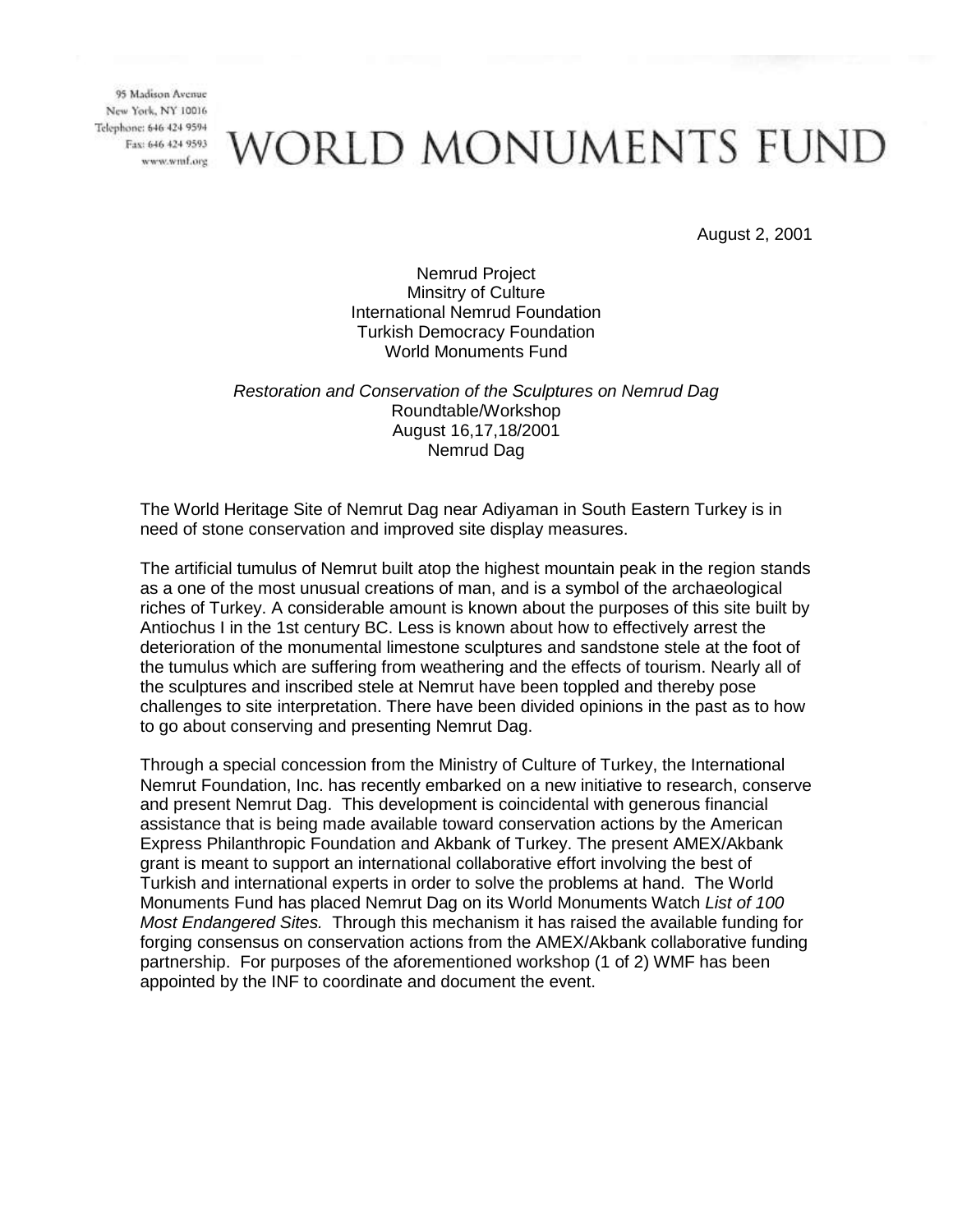WORLD MONUMENTS FUND

#### **Objectives**

- to finalize consensus on methods of stone repair and conservation
- to determine if the replication of certain stone sculptures, and the *anastylosis* (reerection) of selected sculptures is a viable option
- to commence an *in-situ* stone conservation testing program
- to design measures for improved presentation of Nemrut including a system of wayside markers
- to make recommendations for improvements to the visitor reception and parking area located approximately 200 meters below.

#### **Project Approach**

Given that the project development team will consist of several experts who must be oriented to the site and its problems, it is proposed that the Nemrut Conservation Consensus Project consist of two missions as follows:

## **Mission I: On Site Workshop at Nemrut Dag August 16,17,18, 2001**

**August 15**- Pre-mission gathering in Gaziantep (WMF team).

- 1. Lv. Istanbul 07.45 flt. TK 682, Arrv. Gaz. 09:35.
- *2. Tour of* Gaziantep's Tepebasi district and local Museum
- 3. Lunch at the Cagdas
- 4. 13:00 Departure on bus for Hotel Kervansaray, Nemrut region.
- 5. 16:00 Brief visit with Governor of Adiyaman en route to hotel.
- 6. 17:00 Arrival at Hotel Kervansaray (8 km from Mt. Nemrut)

## **Day One, August 16**

08:30 Departure to Nemrut*.* Thorough tour of Nemrut Dag, the issues at hand, followed by an overview tour of the other highlights of the ancient Commagene Kingdom.

9:30 First visit to Nemrud Workshop on site

11:30 Departure for Kahta

13:00 Arrival in Kahta, lunch at Zeus Hotel

14:30 Roundtable at Zeus Hotel. Discussions with Ministry of Culture and Ministry of Tourism officials and with representatives of the International Nemrut Foundation as to their past efforts and ambitions for the site.

16:00 Coffee break

16:20 Roundtable continues

18:00 Departure for Hotel Kervansaray

21:00 Dinner and overnight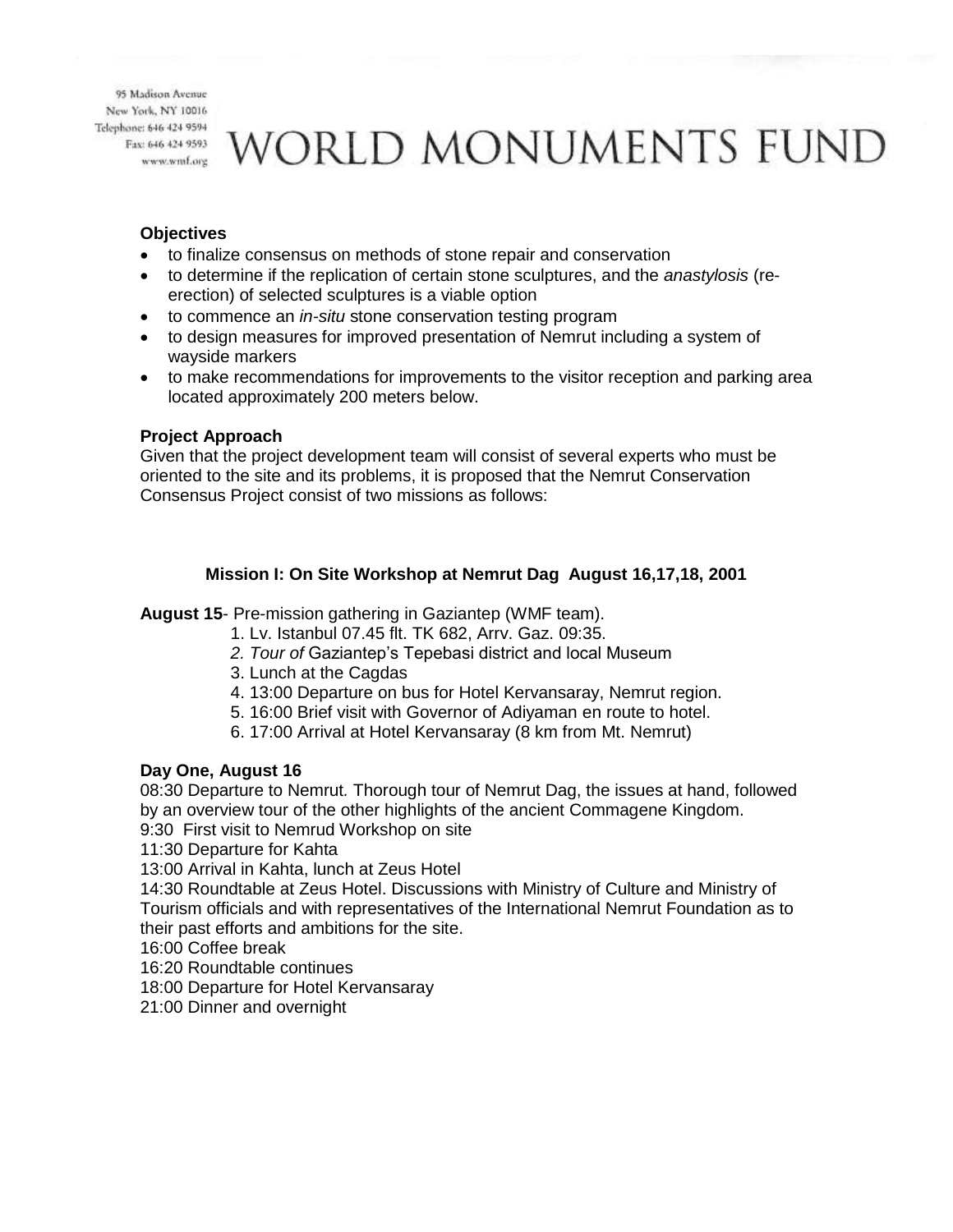# WORLD MONUMENTS FUND

### **Day Two, August 17**

08:00 Breakfast at Hotel Kervansaray

09:00 Transfer to Zeus Hotel, Kahta

10:00 Workshop aimed at defining the parameters, objectives, and procedures for conserving and presenting Nemrut Dag. Viewing of the progress to date on the INF's Geographic Information System (GIS) for the site. Synthesis of workshop results. 13:00 Lunch at Zeus Hotel

14:00 Departure for 2<sup>nd</sup> trip to Nemrut for site work and sunset. Also visit Karakus Tumulaus, Roman Bridge, Eski Kahta, and Arsemia.

17:00 Workshop press briefing and sunset.

21:00 Dinner at Hotel Kervansaray

## **Day Three, August 18**

08:00 Breakfast

09:00 Finalization of Workshop at Hotel Kervansaray and farewell Lunch. Afternoon: Departure for Gaziantep. *Optional Additional Tour:* Visits to relevant sites in the region (tourism catchment area) including Zeugma on the Euphrates (the principal toll collecting location of the Commagene Kingdom). Mission conclusion at Gaziantep regional museum. Overnight at Gaziantep and next day departure.

## **Mission II: Final Consensus Session (Amsterdam) (mid-November, 2001)- Framework Agenda**

#### *Day One*

*Morning*: Welcome, introductions and orientation at the Allard Pierson History Museum in Amsterdam. Demonstration of the completed GIS database system and presentation on progress in historical research.

*Afternoon*: Presentations on: Stone Conservation Methods and Recommendations; the Role of Stone Replicas at Nemrut; Proposal of a Stone Conservation Program; Discussion.

## *Day Two*

*Morning*: Issues and recommendations regarding site circulation and interpretation; recommendations for improvements to the visitor reception and parking areas. *Afternoon*: Presentation and discussion on Nemrut Dag and the Commagene Kingdom in the context of other cultural heritage attractions in Southeastern Turkey. Final Session: Summarization of the Conservation Plan, statement on next steps.